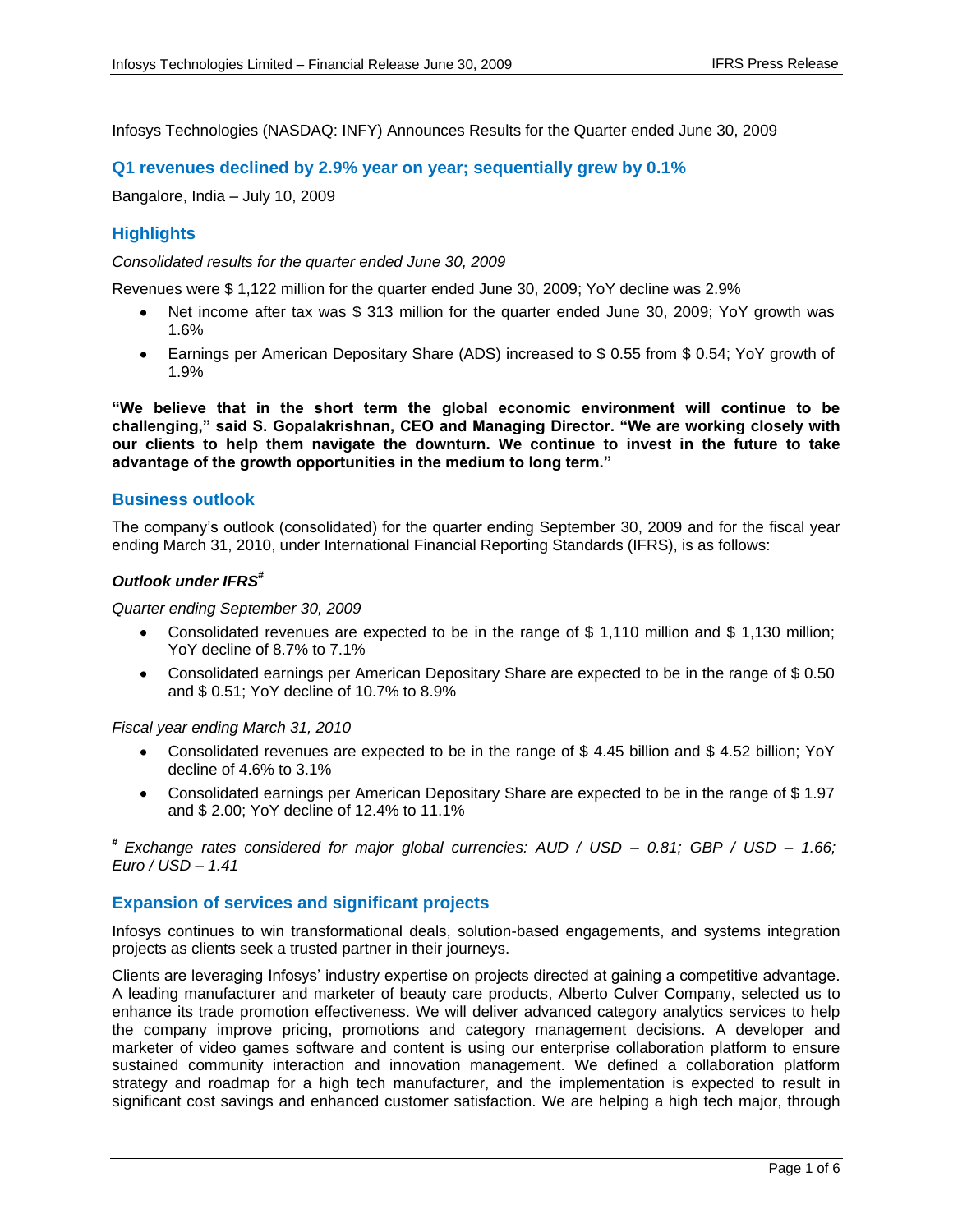our Supply Chain Visibility platform, to enable better KPI tracking, incident management, SLA compliance, and overall decision making. We are also helping the company to develop a repeatable and standardized approach for delivering services. A manufacturing major awarded us a deal to standardize its global processes as per contextual business needs. A premium food retailer, Waitrose, selected us as its partner for a multi-channel commerce transformation program. A transportation major engaged us to meet its strategic needs of global product development by integrating engineering and manufacturing data.

Infosys' consulting services is contributing to growth. A provider of workflow solutions sought our consulting services for a transformational project deploying a human capital management system that supports global and local processes in more than 25 countries. The client also engaged us to transform its end-to-end business processes to accelerate integration of acquisitions and speed up time-to-market for new products.

Market leaders across the world are benefiting from Infosys' engineering services, particularly its Product Lifecycle Management (PLM) expertise. A global manufacturer engaged us for PLM services, including roadmap definition and assessment. In addition, we are working with another global manufacturer to support its PLM program, and a global consumer packaged goods company to transform its PLM platform.

Infosys continues to strengthen its position in the banking and capital markets sector. A leading bank chose us to help it architect a future-state platform for client payment authorizations as well as conduct performance testing on one of its key online banking channels. Another leading bank selected us to provide functional consulting support for a Human Resources Management System (HRMS) rollout across 36 countries. Telstra, Australia's leading telecommunications and information services company, selected us as one of its key strategy partners to support its five**-**year AUD 450 million contracts for application development and maintenance.

We developed and delivered a global template to an agribusiness to establish a scalable enterprise computing platform. We implemented a forecasting and planning application at a large airline company which involved planning ground manpower resources to service airplanes. As a result, the company improved processing by more than 40 percent.

Learning Services' innovative solutions have been acclaimed by our clients. During fiscal 2008, we had introduced 'Learning Services' that modernizes and integrates traditionally separate functions such as training, learning, e-learning, talent development, and knowledge management. During Q1 of this fiscal, a high tech manufacturer sought our expertise to create and execute a strategy to design change communication, and build content to help users adapt to new technologies in the social arena. In addition, Learning Services was awarded a project by a consumer electronics company to develop a technology architecture to support the induction of new customer service agents.

**"The global currency markets continue to be volatile. During the quarter, the rupee appreciated against the US dollar," said V. Balakrishnan, Chief Financial Officer. "We continue to focus on margins while making the right investments to accelerate growth."**

# **About Infosys Technologies Ltd.**

Infosys (NASDAQ: INFY) defines, designs and delivers IT-enabled business solutions that help Global 2000 companies win in a Flat World. These solutions focus on providing strategic differentiation and operational superiority to clients. With Infosys, clients are assured of a transparent business partner, world-class processes, speed of execution and the power to stretch their IT budget by leveraging the Global Delivery Model that Infosys pioneered. Infosys has over 103,000 employees in over 50 offices worldwide. Infosys is part of the NASDAQ-100 Index and The Global Dow. For more information, visit [www.infosys.com.](http://www.infosys.com/)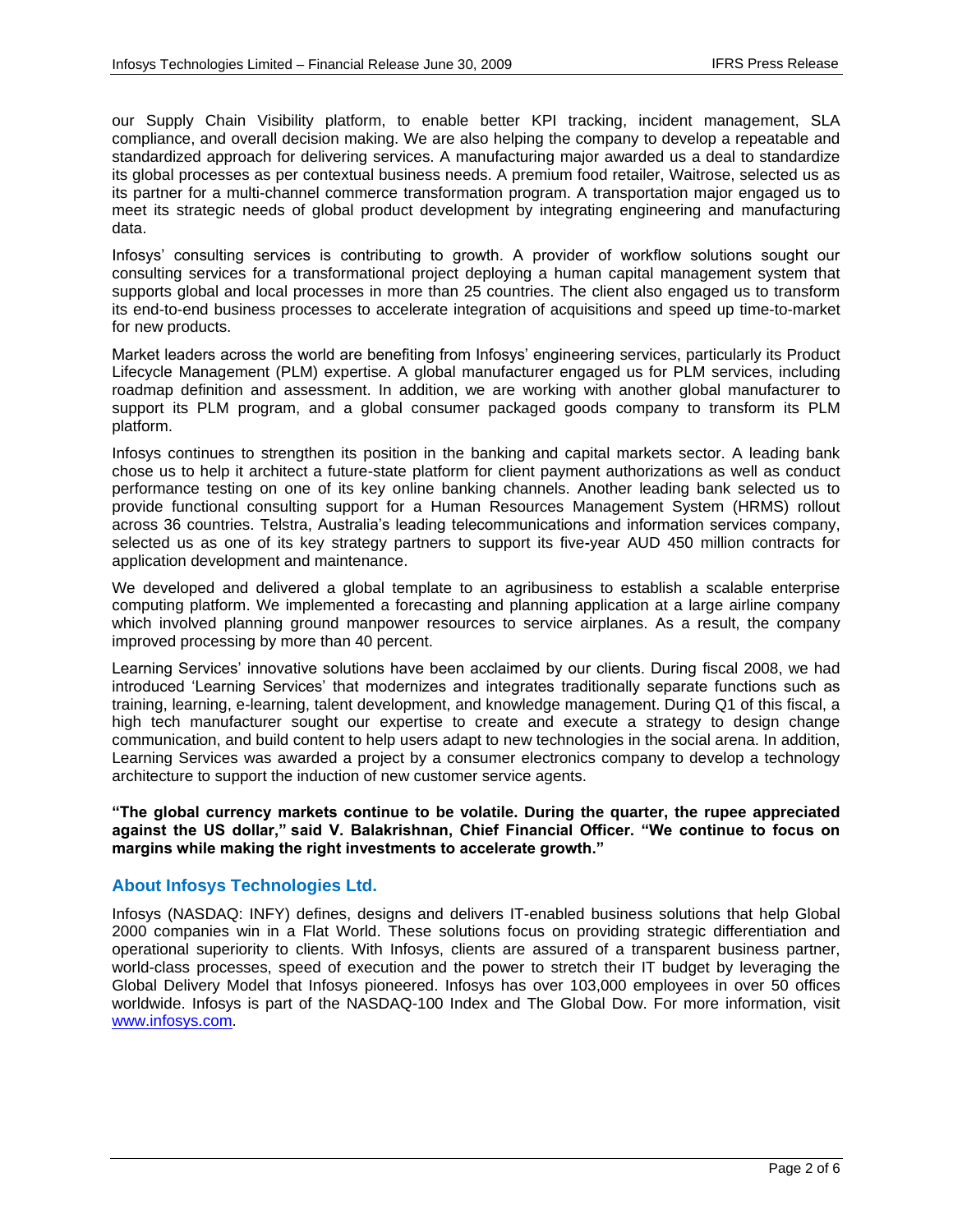## **Safe Harbor**

Certain statements in this release concerning our future growth prospects are forward-looking statements, which involve a number of risks and uncertainties that could cause actual results to differ materially from those in such forward-looking statements. The risks and uncertainties relating to these statements include, but are not limited to, risks and uncertainties regarding fluctuations in earnings, our ability to manage growth, intense competition in IT services including those factors which may affect our cost advantage, wage increases in India, our ability to attract and retain highly skilled professionals, time and cost overruns on fixed-price, fixed-time frame contracts, client concentration, restrictions on immigration, industry segment concentration, our ability to manage our international operations, reduced demand for technology in our key focus areas, disruptions in telecommunication networks or system failures, our ability to successfully complete and integrate potential acquisitions, liability for damages on our service contracts, the success of the companies in which Infosys has made strategic investments, withdrawal of governmental fiscal incentives, political instability and regional conflicts, legal restrictions on raising capital or acquiring companies outside India, and unauthorized use of our intellectual property and general economic conditions affecting our industry. Additional risks that could affect our future operating results are more fully described in our United States Securities and Exchange Commission filings including our Annual Report on Form 20-F for the fiscal year ended March 31, 2009 and on Form 6-K for the quarters ended June 30, 2008, September 30, 2008 and December 31, 2008. These filings are available at www.sec.gov. Infosys may, from time to time, make additional written and oral forwardlooking statements, including statements contained in the company's filings with the Securities and Exchange Commission and our reports to shareholders. The company does not undertake to update any forward-looking statements that may be made from time to time by or on behalf of the company.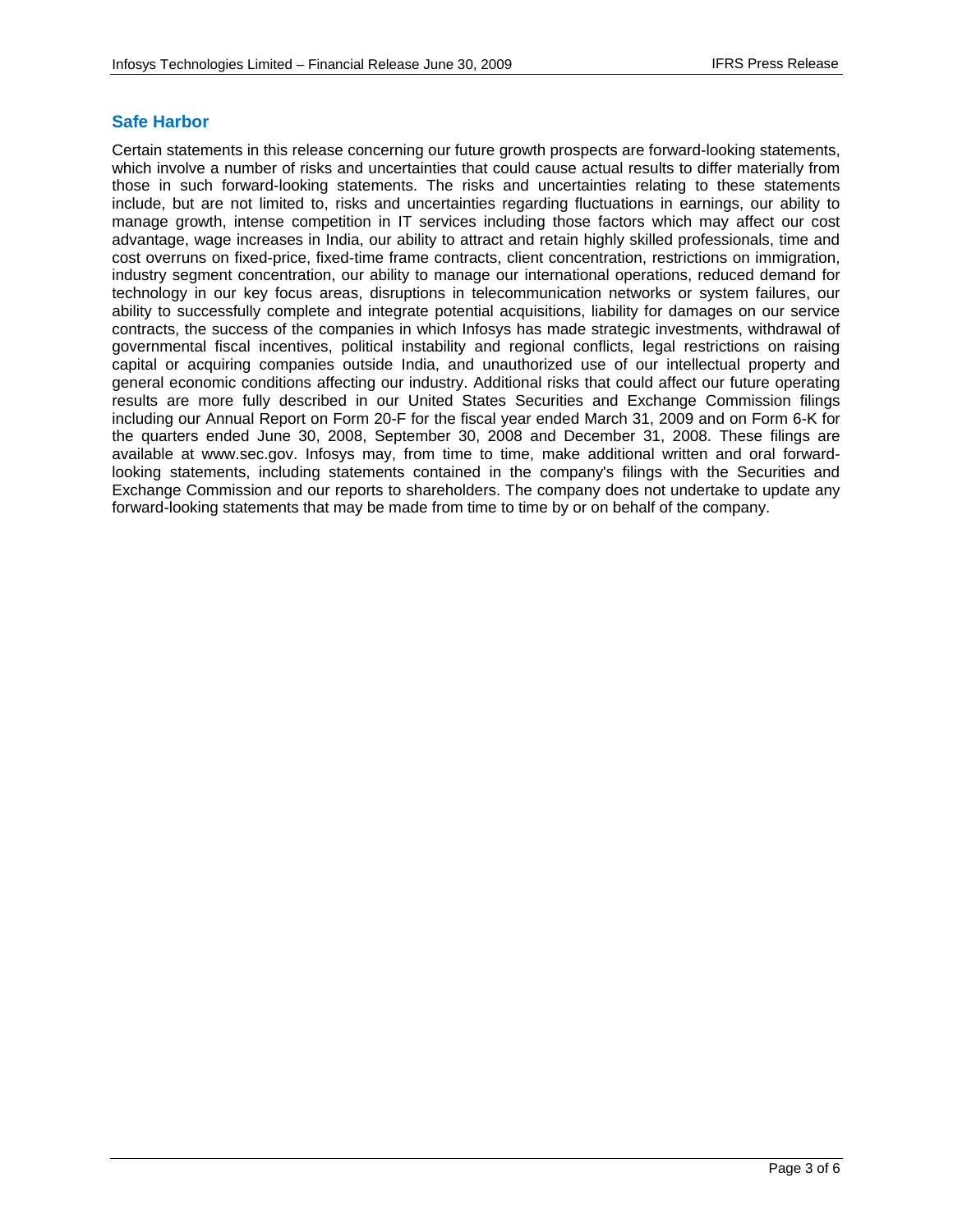# **Unaudited Consolidated Financial Statements (Condensed) in compliance with International Financial Reporting Standards as issued by the International Accounting Standards Board (IFRS)**

## **Infosys Technologies Limited and subsidiaries Unaudited Consolidated Balance Sheets as of**

|                                                                         | (Dollars in millions except share data) |               |  |
|-------------------------------------------------------------------------|-----------------------------------------|---------------|--|
|                                                                         | June 30, 2009                           | March 31,2009 |  |
| <b>ASSETS</b>                                                           |                                         |               |  |
| <b>Current assets</b>                                                   |                                         |               |  |
| Cash and cash equivalents                                               | \$2,270                                 | \$2,167       |  |
| Available-for-sale financial assets                                     | 240                                     |               |  |
| Trade receivables                                                       | 713                                     | 724           |  |
| Unbilled revenue                                                        | 182                                     | 148           |  |
| Derivative financial instruments                                        | 5                                       |               |  |
| Prepayments and other assets                                            | 96                                      | 81            |  |
| <b>Total current assets</b>                                             | 3,506                                   | 3,120         |  |
| <b>Non-current assets</b>                                               |                                         |               |  |
| Property, plant and equipment                                           | 958                                     | 920           |  |
| Goodwill                                                                | 144                                     | 135           |  |
| Intangible assets                                                       | $\overline{7}$                          | 7             |  |
| Deferred income tax assets                                              | 95                                      | 88            |  |
| Income tax assets                                                       | 60                                      | 54            |  |
| Other non-current assets                                                | 55                                      | 52            |  |
| <b>Total non-current assets</b>                                         | 1,319                                   | 1,256         |  |
| <b>Total assets</b>                                                     | \$4,825                                 | \$4,376       |  |
| <b>LIABILITIES AND EQUITY</b>                                           |                                         |               |  |
| <b>Current liabilities</b>                                              |                                         |               |  |
| Trade payables                                                          | \$2                                     | \$5           |  |
| Derivative financial instruments                                        |                                         | 22            |  |
| Current income tax liabilities                                          | 144                                     | 115           |  |
| Tax on dividend                                                         | 27                                      |               |  |
| Client deposits                                                         | 1                                       | 1             |  |
| Unearned revenue                                                        | 89                                      | 65            |  |
| Employee benefit obligations                                            | 20                                      | 21            |  |
| Provisions                                                              | 18                                      | 18            |  |
| Other current liabilities                                               | 315                                     | 290           |  |
| <b>Total current liabilities</b>                                        | 616                                     | 537           |  |
| <b>Non-current liabilities</b>                                          |                                         |               |  |
| Deferred income tax liabilities                                         | 8                                       | 7             |  |
| Employee benefit obligations                                            | 53                                      | 48            |  |
| <b>Total liabilities</b>                                                | 677                                     | 592           |  |
| <b>Equity</b>                                                           |                                         |               |  |
| Share capital – Rs. 5 (\$0.16) par value 600,000,000 equity             | 64                                      | 64            |  |
| shares authorized, issued and outstanding 573,059,177                   |                                         |               |  |
| and 572,830,043 as of June 30, 2009 and March 31,<br>2009, respectively |                                         |               |  |
| Share premium                                                           | 676                                     | 672           |  |
| Retained earnings                                                       | 3,742                                   | 3,618         |  |
| Other components of equity                                              | (334)                                   | (570)         |  |
| Total equity attributable to equity holders of the                      | 4,148                                   | 3,784         |  |
| company                                                                 |                                         |               |  |
| <b>Total liabilities and equity</b>                                     | \$4,825                                 | \$4,376       |  |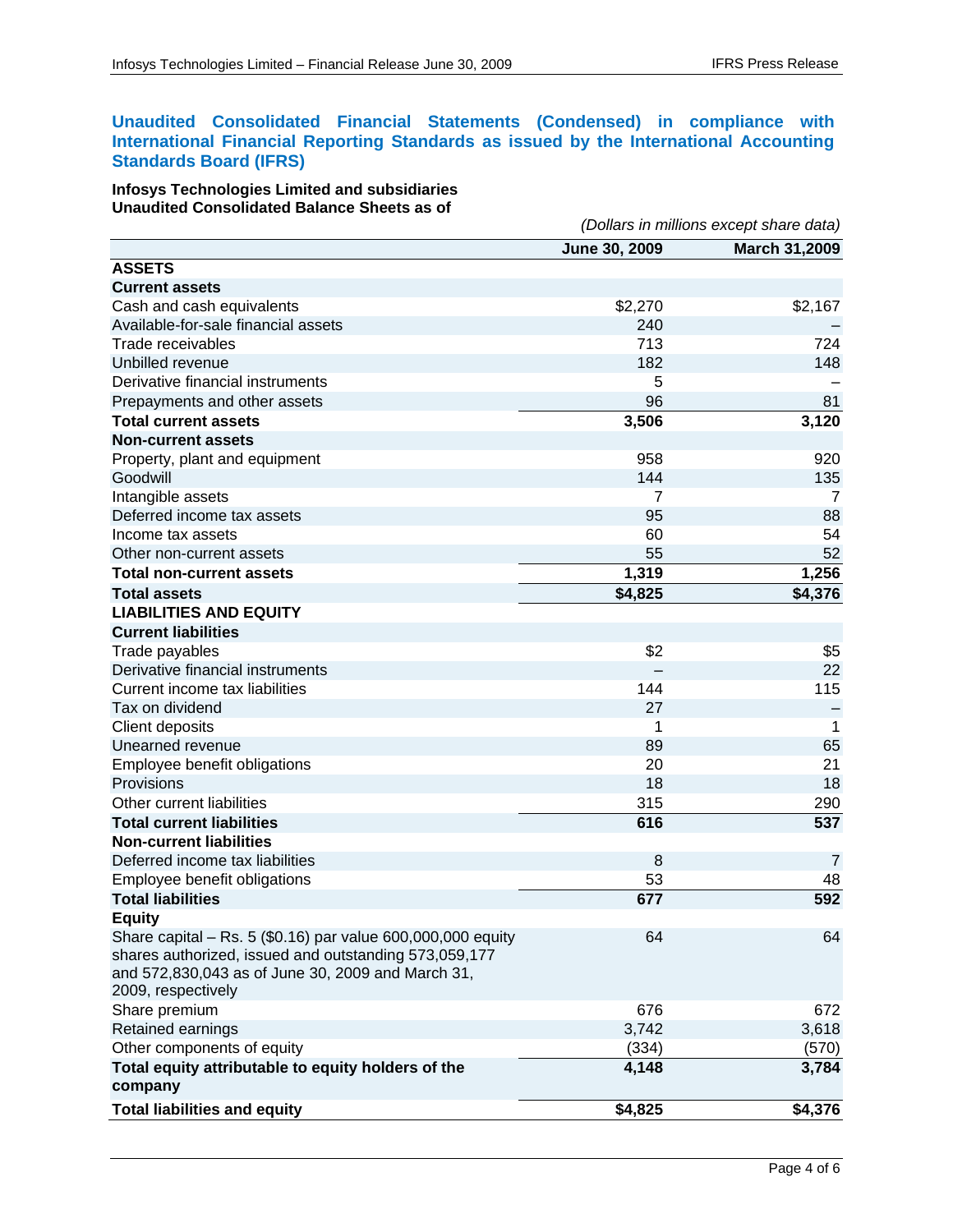# **Infosys Technologies Limited and subsidiaries**

|                 |  | Unaudited Consolidated Statements of Comprehensive Income for the three months ended |  |  |                                         |  |
|-----------------|--|--------------------------------------------------------------------------------------|--|--|-----------------------------------------|--|
| <b>June 30,</b> |  |                                                                                      |  |  |                                         |  |
|                 |  |                                                                                      |  |  | (Dollars in millions except share data) |  |

|                                                               | $D$ <i>onars in minoris except share data)</i> |             |  |
|---------------------------------------------------------------|------------------------------------------------|-------------|--|
|                                                               | 2009                                           | 2008        |  |
| <b>Revenues</b>                                               | \$1,122                                        | \$1,155     |  |
| Cost of sales                                                 | 643                                            | 697         |  |
| <b>Gross profit</b>                                           | 479                                            | 458         |  |
| Operating expenses:                                           |                                                |             |  |
| Selling and marketing expenses                                | 53                                             | 61          |  |
| Administrative expenses                                       | 88                                             | 87          |  |
| Total operating expenses                                      | 141                                            | 148         |  |
| <b>Operating profit</b>                                       | 338                                            | 310         |  |
| Other income/(expense)                                        | 7                                              | (18)        |  |
| Finance income                                                | 48                                             | 46          |  |
| Profit before income taxes                                    | 393                                            | 338         |  |
| Income tax expense                                            | 80                                             | 30          |  |
| <b>Net profit</b>                                             | \$313                                          | \$308       |  |
| Other comprehensive income                                    |                                                |             |  |
| Exchange differences on translating foreign operations        | 236                                            | (274)       |  |
| Total other comprehensive income                              | \$236                                          | \$(274)     |  |
|                                                               |                                                |             |  |
| <b>Total comprehensive income</b>                             | \$549                                          | \$34        |  |
| <b>Profit attributable to:</b>                                |                                                |             |  |
| Owners of the parent                                          | \$313                                          | \$308       |  |
| Non-controlling interests                                     |                                                |             |  |
|                                                               | \$313                                          | \$308       |  |
| Total comprehensive income attributable to:                   |                                                |             |  |
| Owners of the parent                                          | \$549                                          | \$34        |  |
| Non-controlling interests                                     |                                                |             |  |
|                                                               | \$549                                          | \$34        |  |
| <b>Earnings per equity share</b>                              |                                                |             |  |
| Basic (\$)                                                    | \$0.55                                         | \$0.54      |  |
| Diluted (\$)                                                  | \$0.55                                         | \$0.54      |  |
| Weighted average equity shares used in computing earnings per |                                                |             |  |
| equity share                                                  |                                                |             |  |
| <b>Basic</b>                                                  | 570,115,230                                    | 569,365,847 |  |
| <b>Diluted</b>                                                | 570,818,075                                    | 570,728,234 |  |